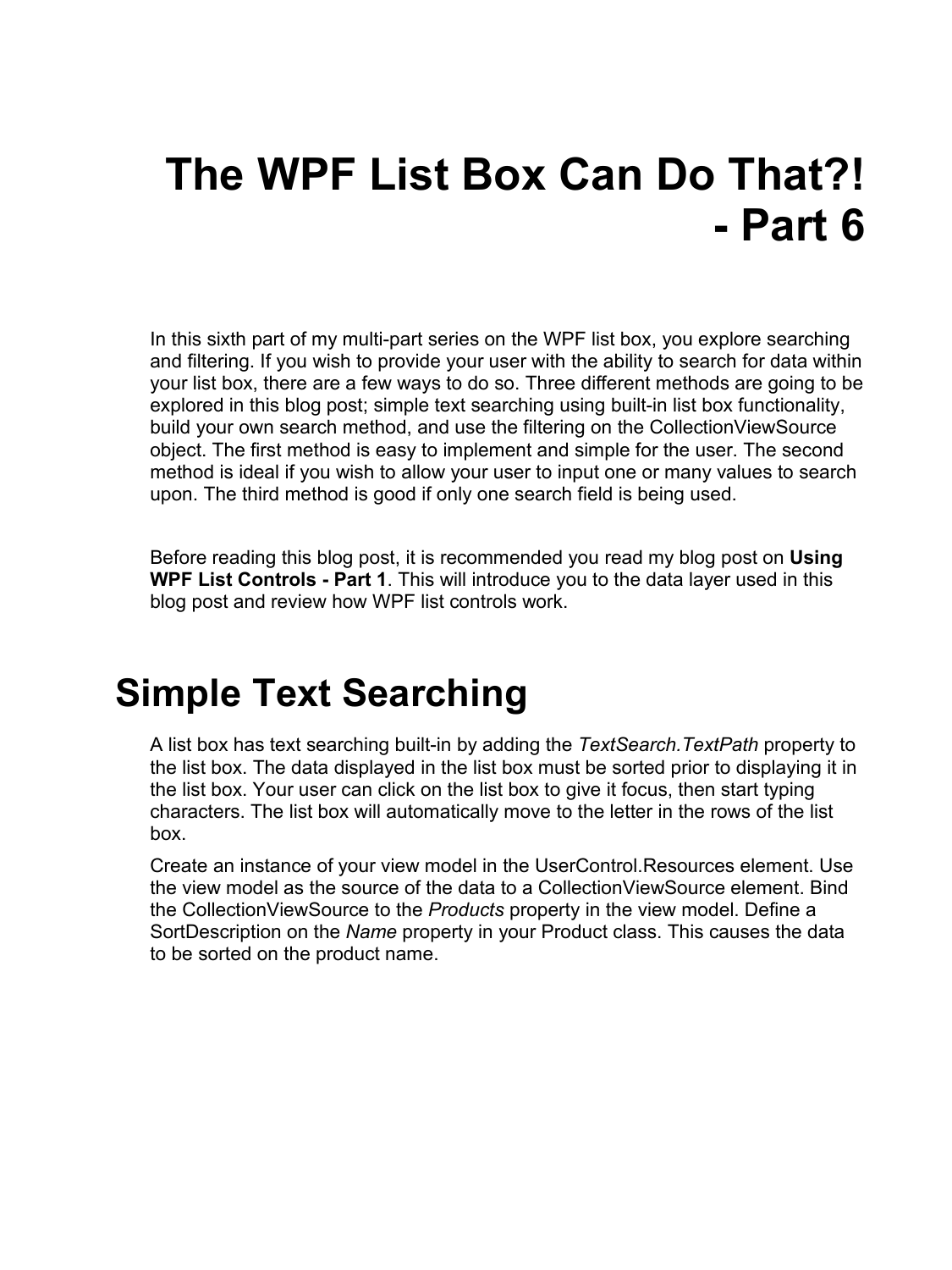```
<UserControl.Resources>
 <vm:ProductViewModel x:Key="viewModel" />
   <CollectionViewSource Source="{Binding Path=Products,
     Source={StaticResource viewModel}}"
                        x:Key="ProductsCollection">
    <CollectionViewSource.SortDescriptions>
       <scm:SortDescription PropertyName="Name"
                             Direction="Ascending" />
     </CollectionViewSource.SortDescriptions>
   </CollectionViewSource>
</UserControl.Resources>
```
Next, define the list box control to use the CollectionViewSource as the source of its data. Whatever the property name that is used as the sort, set that same property name in the TextSearch.TextPath property as shown below.

```
<ListBox TextSearch.TextPath="Name"
          ItemTemplate="{StaticResource ProductLargeTemplate}"
          ItemsSource="{Binding 
              Source={StaticResource ProductsCollection}}" />
```
### **Multiple Field Searching**

If you wish for your user to be able to enter multiple items prior to performing a search, as shown in [Figure 1,](#page-2-0) you won't be able to use the prior technique as the *TextPath* property only accepts a single field. In the Search Criteria box shown in [Figure 1,](#page-2-0) the user may enter a Product Name, a Color and/or a Size upon which to search. They may put in a partial name, color and size, they do not need to spell them out.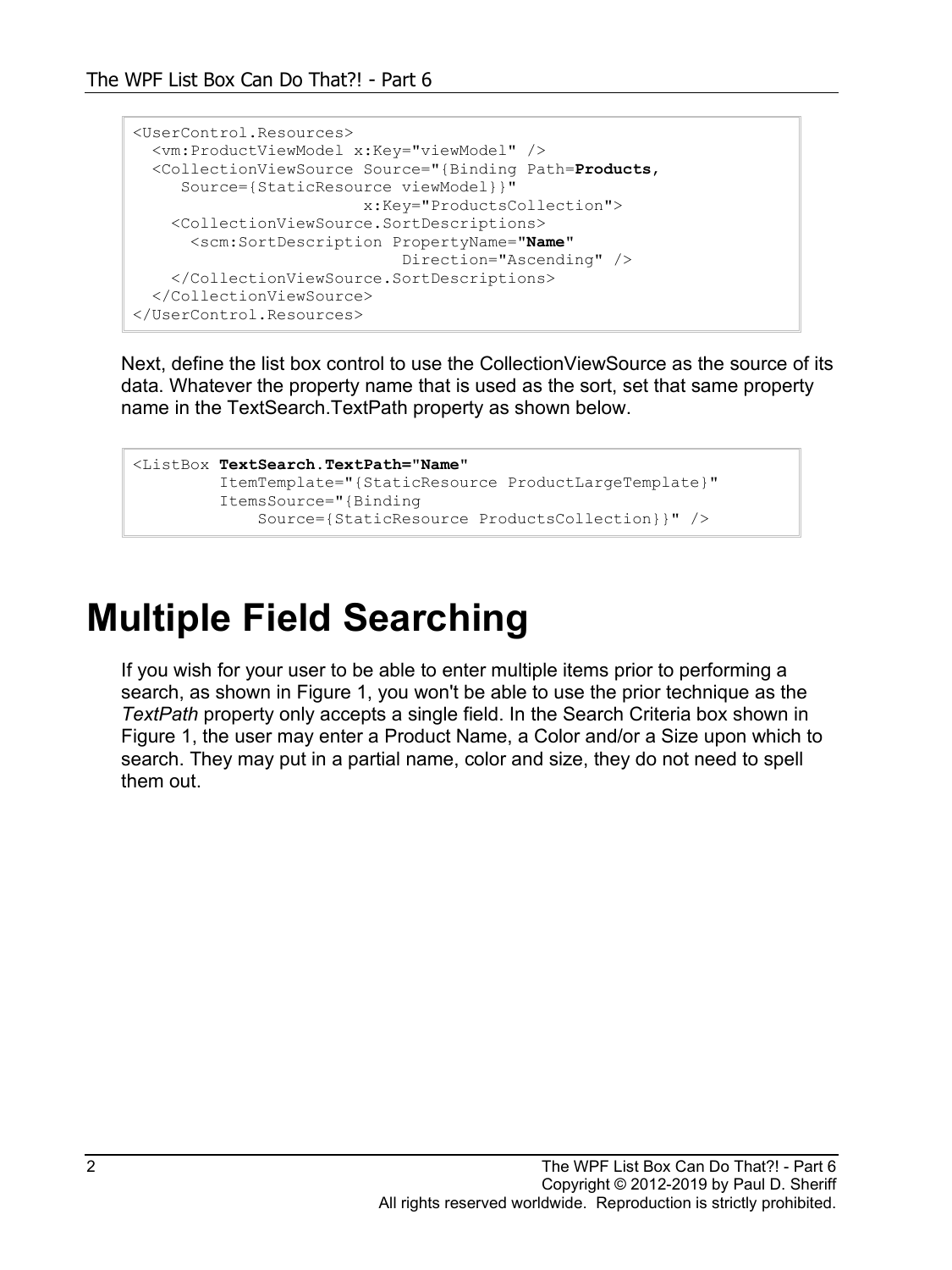| Searching                  |        |             | $\times$                          |  |
|----------------------------|--------|-------------|-----------------------------------|--|
| - Search Criteria -        |        |             |                                   |  |
| Product Name               |        |             |                                   |  |
| Color                      | Red    | <b>Size</b> |                                   |  |
|                            | Search |             | Refresh                           |  |
| Total Records: 38          |        |             |                                   |  |
| HL Road Frame - Red, 58    |        |             | Λ<br>No Image<br><b>Available</b> |  |
| Product Number: FR-R92R-58 |        |             | Color: Red                        |  |
| Cost: \$1,059.31           |        |             | Size: 58                          |  |
| Price: \$1,431.50          |        |             | Weight: 1016.04                   |  |
| Sell Start: 6/1/1998       |        |             | Sell End:                         |  |
| Category ID: 18            |        |             |                                   |  |
| Sport-100 Helmet, Red      |        |             | No Image                          |  |
|                            |        |             |                                   |  |

<span id="page-2-0"></span>Figure 1: Create your own search code when the user can search on multiple fields

To create this screen, you need a ProductViewModel class with the properties shown in the following table.

| <b>Property Name</b>    | <b>Description</b>                                                                       |  |
|-------------------------|------------------------------------------------------------------------------------------|--|
| Products                | A complete list of all products read from the Product table.                             |  |
| SearchEntity            | A class with a property for each field the user is allowed to search upon.               |  |
| <b>FilteredProducts</b> | A sub-set of the products based on the search criteria entered by the user.              |  |
|                         | TotalFilteredRecords   The count of the rows contained in the FilteredProducts property. |  |

[Figure 2](#page-3-0) shows a class diagram of the ProductSearch, ProductViewModel and Product classes used in this sample.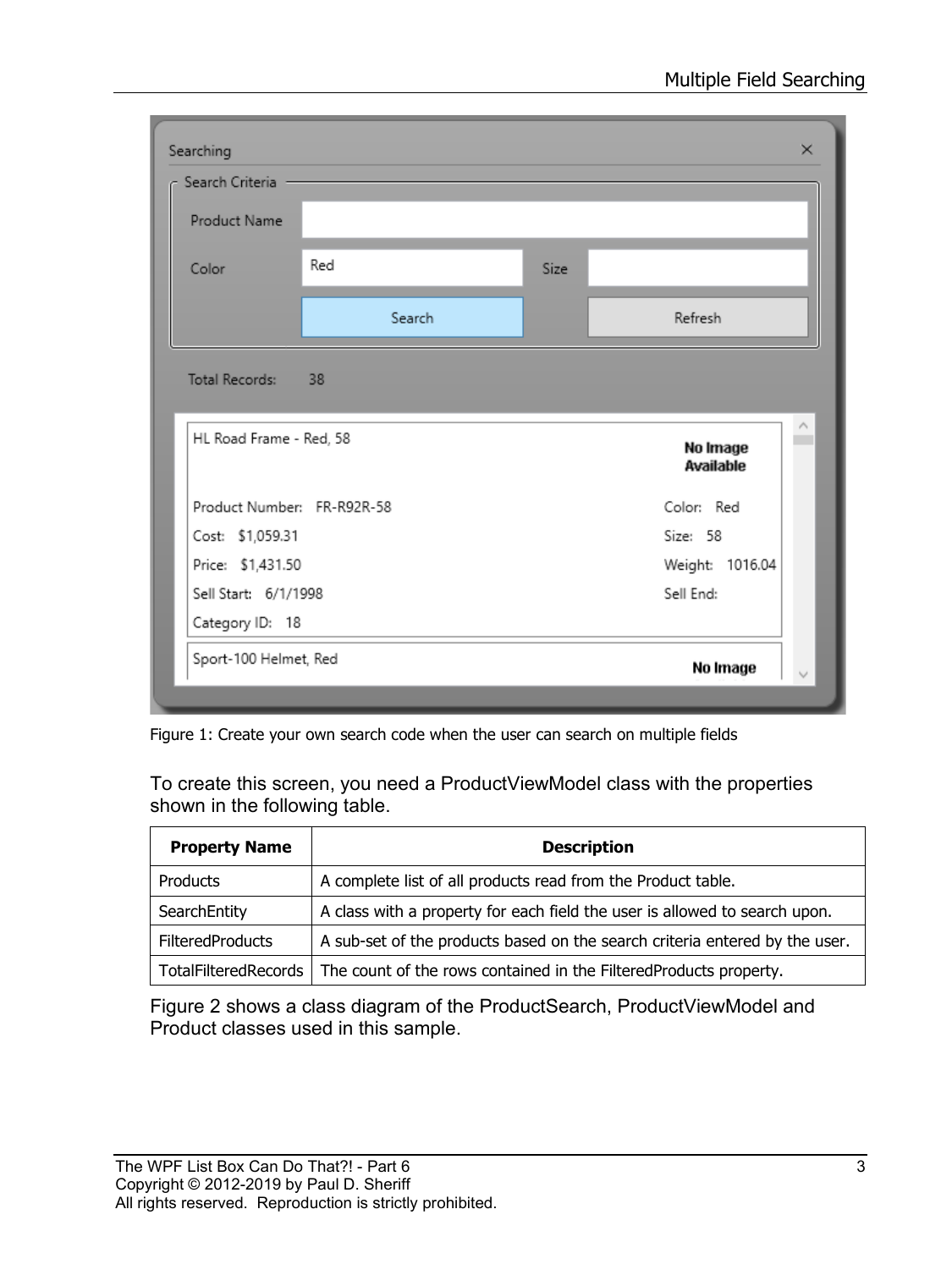

<span id="page-3-0"></span>Figure 2: Classes and Properties needed to support searching

### **Search XAML**

Create the "Search Criteria" area shown in [Figure 1](#page-2-0) by adding the XAML code shown below.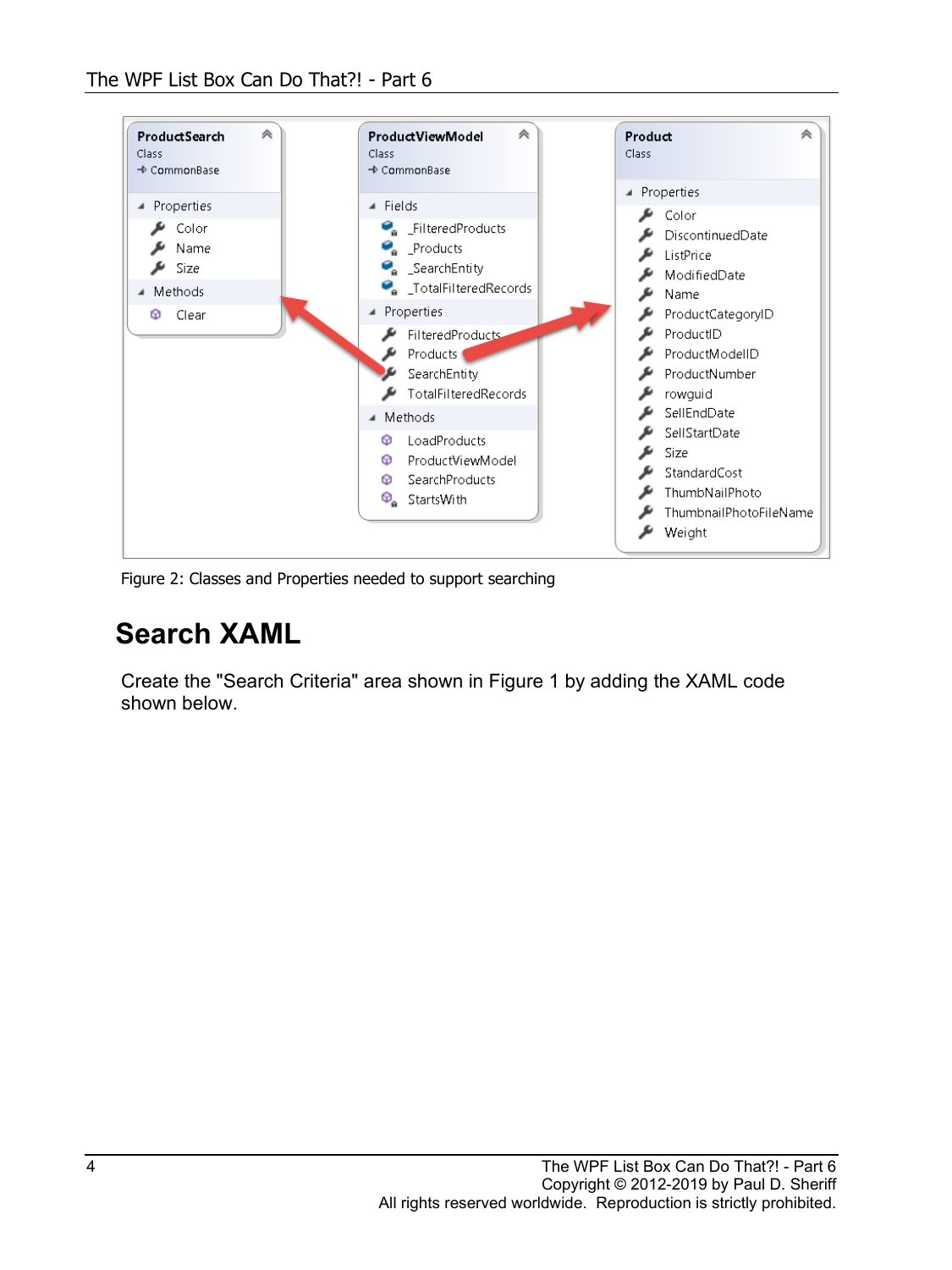```
<GroupBox Grid.Row="1"
           Header="Search Criteria"
           BorderBrush="Black"
           BorderThickness="1">
   <Grid>
     <Grid.ColumnDefinitions>
       <ColumnDefinition Width="Auto" />
       <ColumnDefinition Width="*" />
       <ColumnDefinition Width="Auto" />
       <ColumnDefinition Width="*" />
     </Grid.ColumnDefinitions>
     <Grid.RowDefinitions>
       <RowDefinition Height="Auto" />
       <RowDefinition Height="Auto" />
       <RowDefinition Height="Auto" />
     </Grid.RowDefinitions>
     <Label Grid.Row="0"
             Grid.Column="0"
             Content="Product Name" />
     <TextBox Grid.Row="0"
               Grid.Column="1"
               Grid.ColumnSpan="3"
               Text="{Binding Path=SearchEntity.Name}" />
     <Label Grid.Row="1"
             Grid.Column="0"
             Content="Color" />
     <TextBox Grid.Row="1"
               Grid.Column="1"
               Text="{Binding Path=SearchEntity.Color}" />
     <Label Grid.Row="1"
             Grid.Column="2"
             Content="Size" />
     <TextBox Grid.Row="1"
               Grid.Column="3"
               Text="{Binding Path=SearchEntity.Size}" />
     <Button Grid.Row="2"
             Grid.Column="1"
             Content="Search"
             Click="SearchButton_Click"/>
     <Button Grid.Row="2"
             Grid.Column="3"
             Content="Refresh"
             Click="RefreshButton_Click" />
   </Grid>
</GroupBox>
```
Just below the GroupBox control, add a StackPanel to display the total records that were found as a result of the search. Within the StackPanel control add two Label controls with the values shown below. Note the *TotalFilteredRecords* property. This property is created in the ProductViewModel class and is updated after searching with the total count of the filtered records.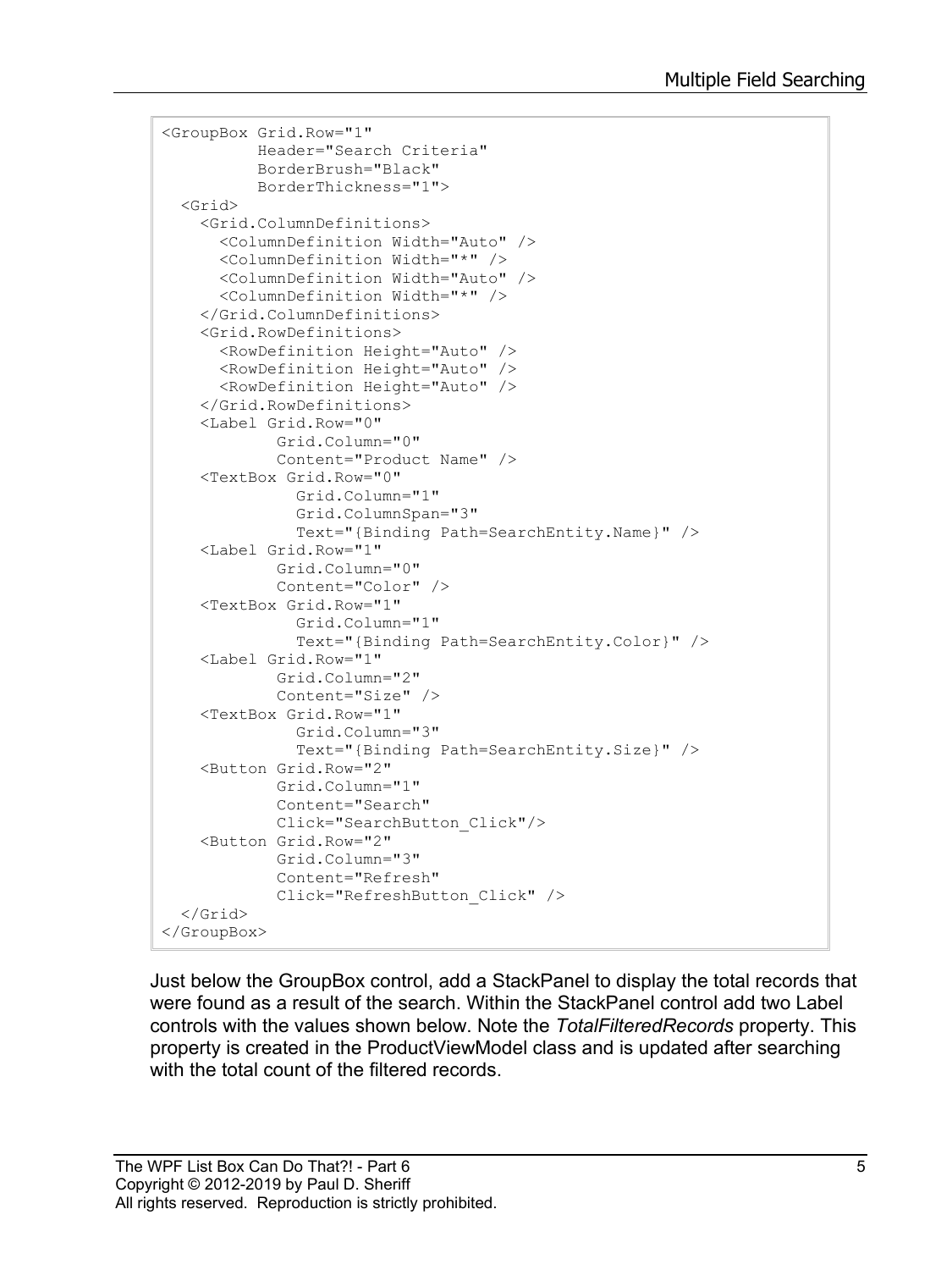```
<StackPanel Grid.Row="2"
            Orientation="Horizontal">
  <Label Content="Total Records: " />
  <Label Content="{Binding Path=TotalFilteredRecords}" />
</StackPanel>
```
The ListBox control is bound to the *FilteredProducts* property. This property is the result of searching for the data based on the criteria entered by the user.

```
<ListBox Grid.Row="3"
          ItemTemplate="{StaticResource ProductLargeTemplate}"
           ItemsSource="{Binding Path=FilteredProducts}" />
```
#### **ProductSearch Class**

The ProductSearch class contains three string properties; *Name*, *Color* and *Size*. A Clear() method is included on this class so when the user clicks on the Refresh button, the values bound to the ProductSearch class can be cleared. Add a property to the ProductViewModel class named *SearchEntity* that is an instance of this class.

```
public class ProductSearch : CommonBase
{
  public string Name { get; set; }
  public string Color { get; set; }
  public string Size { get; set; }
  public void Clear()
   {
   Name = string.Fmpty; Color = string.Empty;
    Size = string.Empty;
     RaisePropertyChanged("Name");
     RaisePropertyChanged("Color");
    RaisePropertyChanged("Size");
   }
}
```
#### **Code Behind**

In the code behind for this WPF control, add a private variable of the type ProductViewModel.

```
ProductViewModel viewModel = null;
```
Change the constructor to assign the *\_viewModel* field to the instance of the ProductViewModel class created by XAML.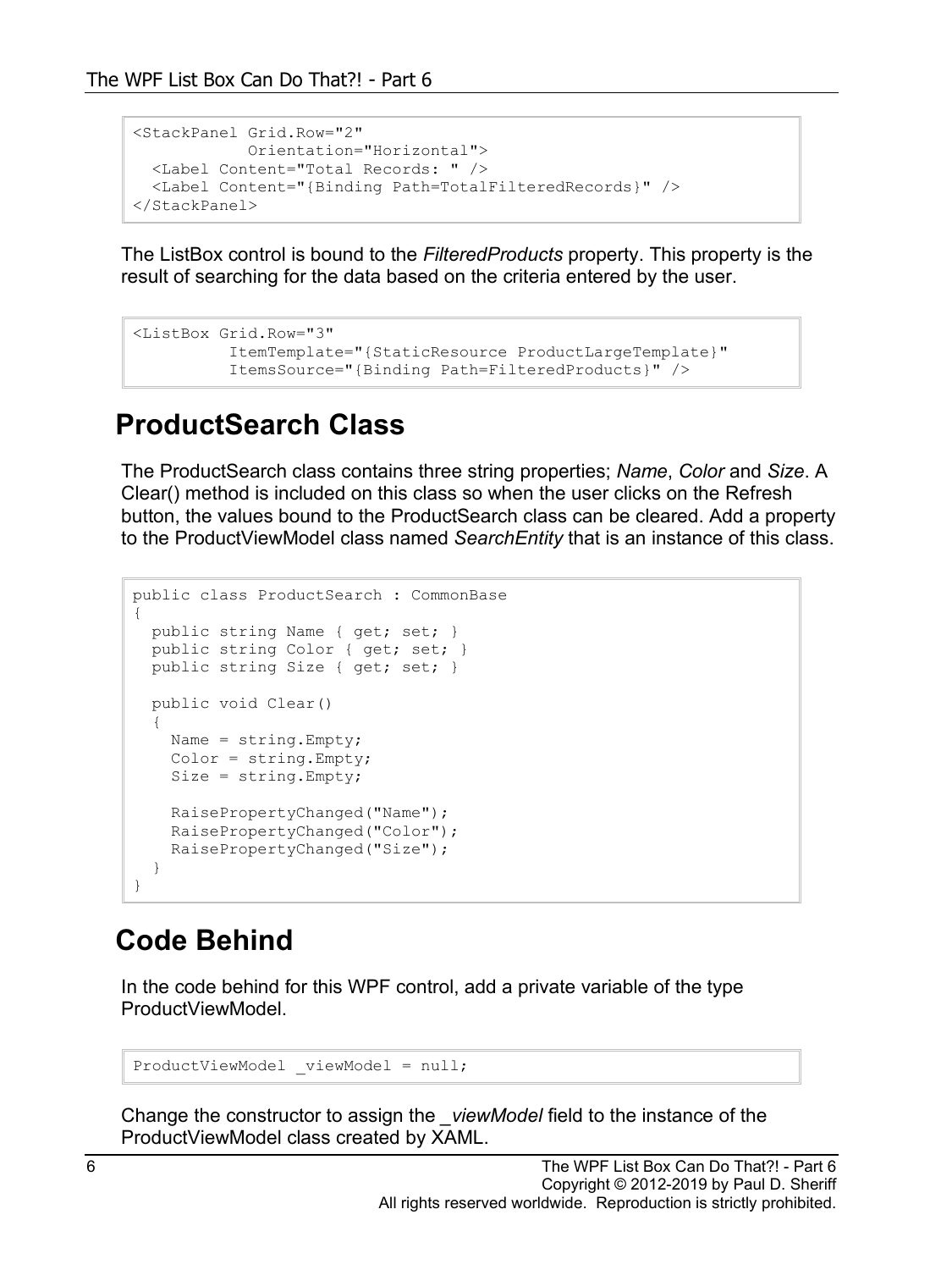```
public ListBoxSample()
{
   InitializeComponent();
   _viewModel = (ProductViewModel)this.Resources["viewModel"];
}
```
In the SearchButton Click event call the SearchProducts() method on the ProductViewModel class. It is within this method you search based on the criteria filled in by the user.

```
private void SearchButton Click(object sender, RoutedEventArgs e)
{
  viewModel.SearchProducts();
}
```
In the RefreshButton Click event call the LoadProducts() method. This method calls the Clear() method on the ProductSearch class to reset the search fields back to empty strings. It then retrieves all the rows from the Product table in the SQL Server database so you get fresh data and any changes made by other users.

```
private void RefreshButton_Click(object sender, RoutedEventArgs e)
{ 
  viewModel.LoadProducts();
}
```
### **Product View Model Class**

In the ProductViewModel class you need to write the SearchProducts() method to perform the searching. This method uses the LINQ method Where() to check to see if any of the three search fields have been filled in by the user. If they are, then the value is compared against each row to see if the data in the row starts with the value entered. If there is a match, that row is added to the *FilteredProducts* collection.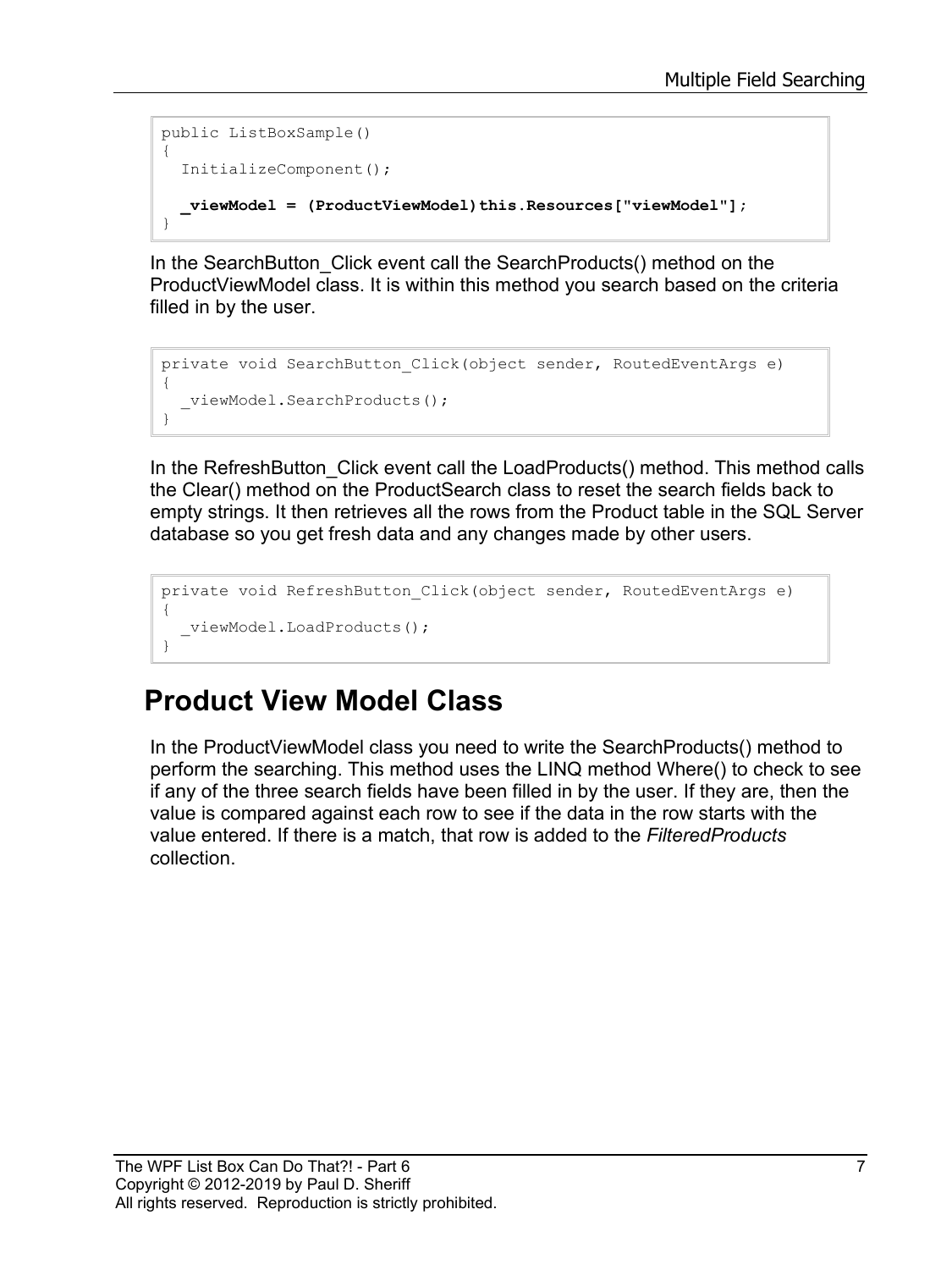```
public virtual ObservableCollection<Product> SearchProducts()
{ 
   FilteredProducts = new ObservableCollection<Product>(
    Products.Where(p => StartsWith(ProductSearch.Name, p.Name)
                      && StartsWith(ProductSearch.Color, p.Color)
                     && StartsWith(ProductSearch.Size, p.Size)));
   TotalFilteredRecords = FilteredProducts.Count;
   return FilteredProducts;
}
private bool StartsWith(string searchValue, string dataValue)
{
   if (string.IsNullOrEmpty(searchValue)) {
    return true;
   }
   else if (string.IsNullOrEmpty(dataValue)) {
    return false;
   }
   else {
    return dataValue.StartsWith(searchValue,
               StringComparison.InvariantCultureIgnoreCase);
   }
}
```
### **Filter With Data Binding and Code**

If you wish to filter ListBox data as the user types in a TextBox control, there are a few steps you must do.

- 1. Add a TextBox and bind it to a property on your Window or user control
- 2. Set the UpdateSourceTrigger on the TextBox to the PropertyChanged event
- 3. Add a Filter event on a CollectionViewSource object
- 4. Write code in the Filter event to select rows based on the contents in the **TextBox**

#### **Modify User Control**

The first step is to add a TextBox control to your user control on which you wish to perform filtering as shown in [Figure 3.](#page-8-0)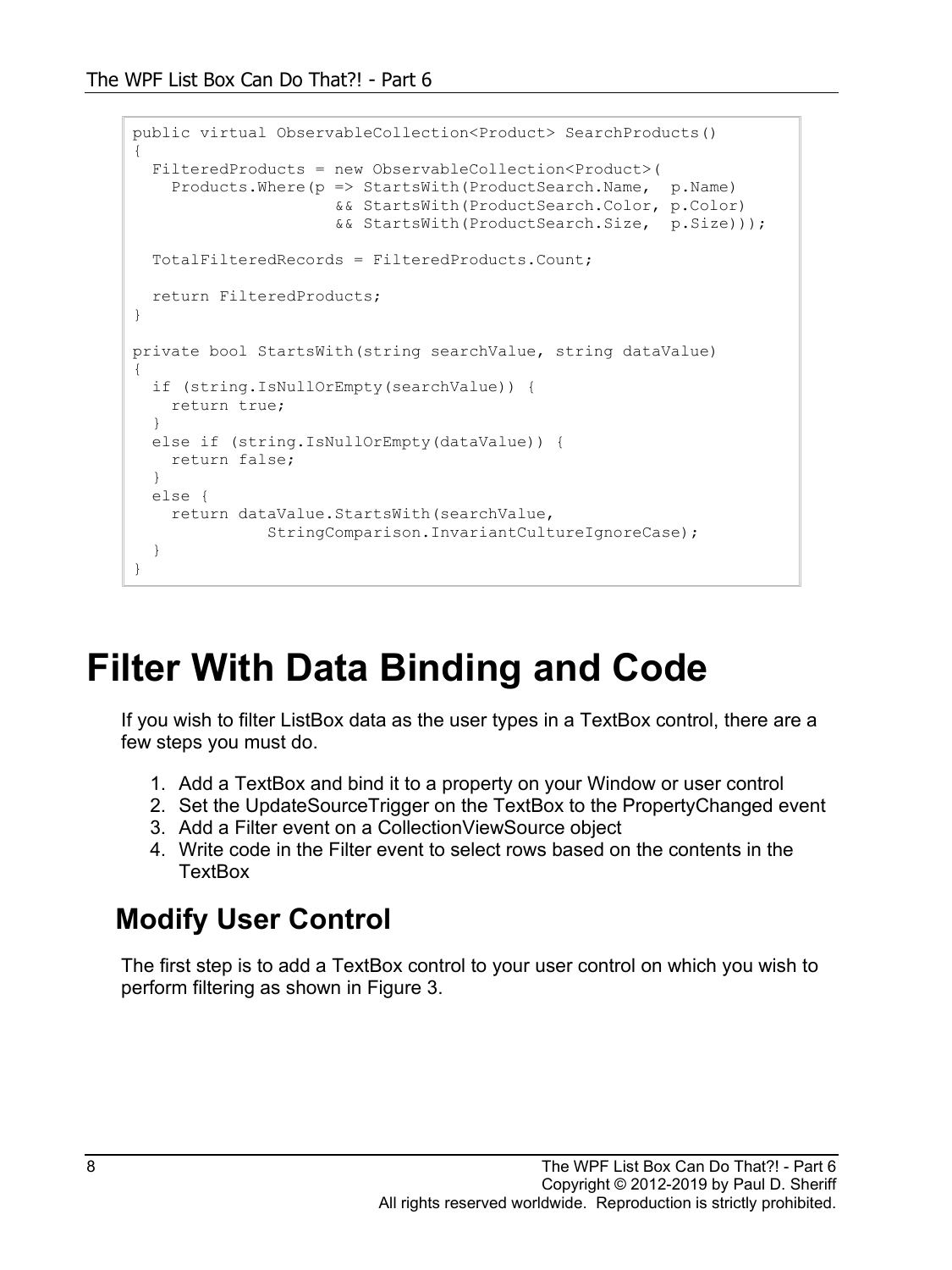| Simple Text Search Searching Filtering |                       |
|----------------------------------------|-----------------------|
|                                        |                       |
|                                        |                       |
|                                        |                       |
| Product Name A                         |                       |
| All-Purpose Bike Stand                 |                       |
|                                        | No Image<br>Available |
| Product Number: ST-1401                | Color:                |
| Cost: \$59.47                          | Size:                 |
| Price: \$159.00                        | Weight:               |
| Sell Start: 7/1/2003                   | Sell Fnd:             |
| Category ID: 31                        |                       |
| <b>AWC Logo Cap</b>                    | No Image              |
|                                        | Available             |
| Product Number: CA-1098                | Color: Multi          |
| Cost: \$6.92                           | Size:                 |
| Price: \$8.99                          | Weight:               |
| Sell Start: 7/1/2001                   | Sell End:             |
| Category ID: 23                        |                       |

<span id="page-8-0"></span>Figure 3: When searching on a single field, you can use the filtering on the CollectionViewSource object.

Add the TextBox within a GroupBox to make it stand out from the list box where you display the filtered data.

```
<GroupBox Grid.Row="1"
           Header="Filter Options"
           BorderBrush="Black"
           BorderThickness="1">
   <StackPanel Orientation="Horizontal">
     <TextBlock Text="Product Name: " />
     <TextBox Text="{Binding Path=ProductFilter, 
UpdateSourceTrigger=PropertyChanged}"
              MinWidth="100" />
   </StackPanel>
</GroupBox>
```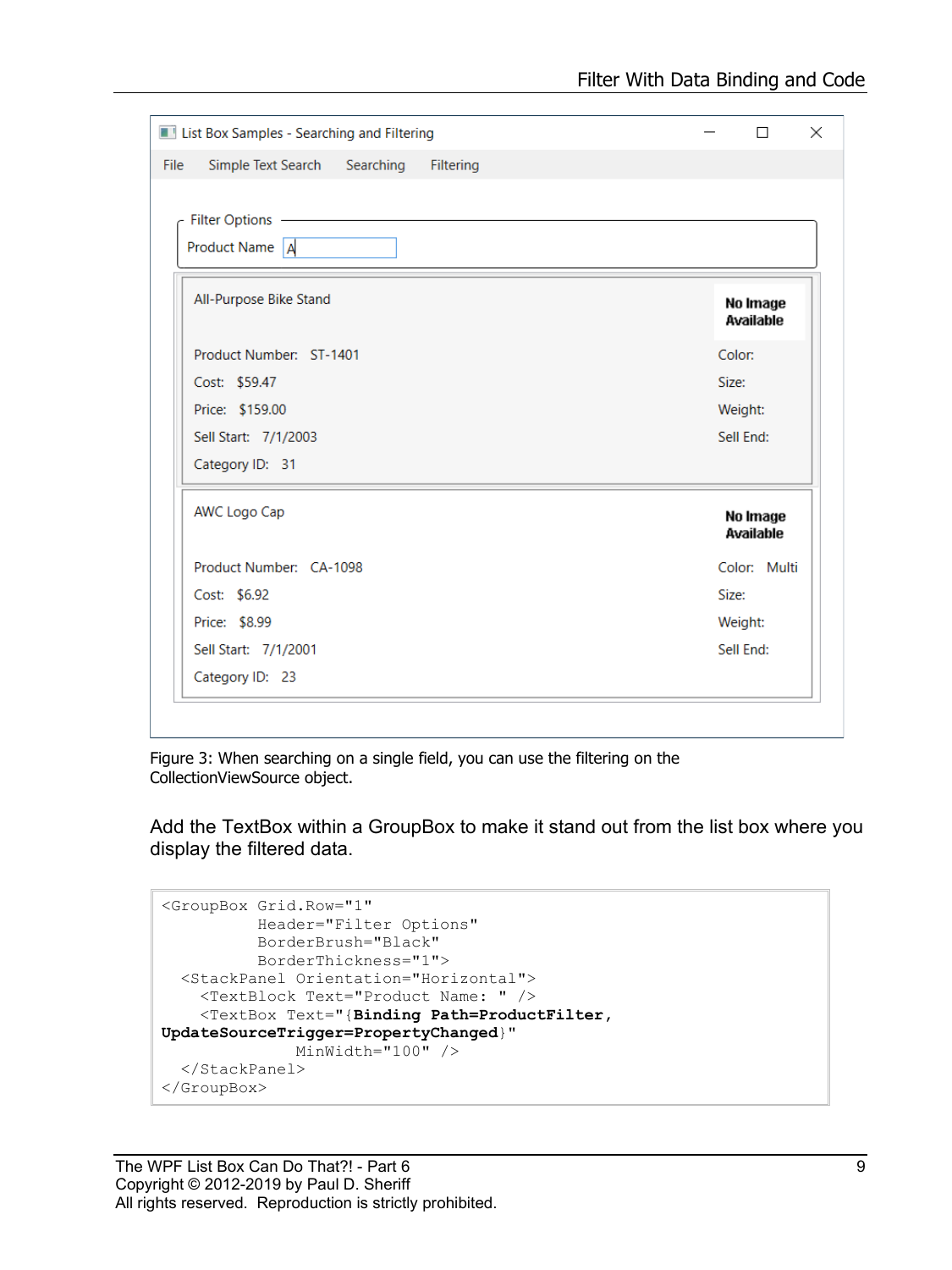In the Binding class for the TextBox, modify the UpdateSourceTrigger to the PropertyChanged event. By default, the TextBox control only sets the data typed in by the user into the bound property when the TextBox loses focus. However, you want the set accessor of the property to be called each time the user types in a character. Setting the UpdateSourceTrigger property on the Binding object is how you accomplish this.

The ProductFilter you are binding to, should be in the code behind of the user control you are using. The reason to put it here is because you need to call the Refresh() method on the CollectionViewSource object. The data you feed to the GetDefaultView() method must be the ItemsSource property of the ListBox you are binding to. I like to keep my view models free of any UI-specific technology, thus, I place the filter property in the code behind.

```
private string ProductFilter;
public string ProductFilter
{
 get { return ProductFilter; }
   set {
    ProductFilter = value;
     CollectionViewSource
      .GetDefaultView(ProductsList.ItemsSource).Refresh();
   }
}
```
Since you are binding to a view model class for the data for your list control, but you are binding to a property on the user control, add a DataContext attribute in the XAML for your user control. This allows you to bind the TextBox to the ProductFilter property.

DataContext="{Binding RelativeSource={RelativeSource Self}}"

#### **Add Filter Event to CollectionViewSource**

In the <UserControl.Resources> element, you need a CollectionViewSource that is bound to your view model to get the initial product data, just like you have read about in the previous blog posts in this series. Add a Filter event to the CollectionViewSource. This event is fired whenever you apply the Refresh() method to the data in the CollectionViewSource. The Refresh() method is called each time the user presses a character in the TextBox because you changed the UpdateSourceTrigger to PropertyChanged.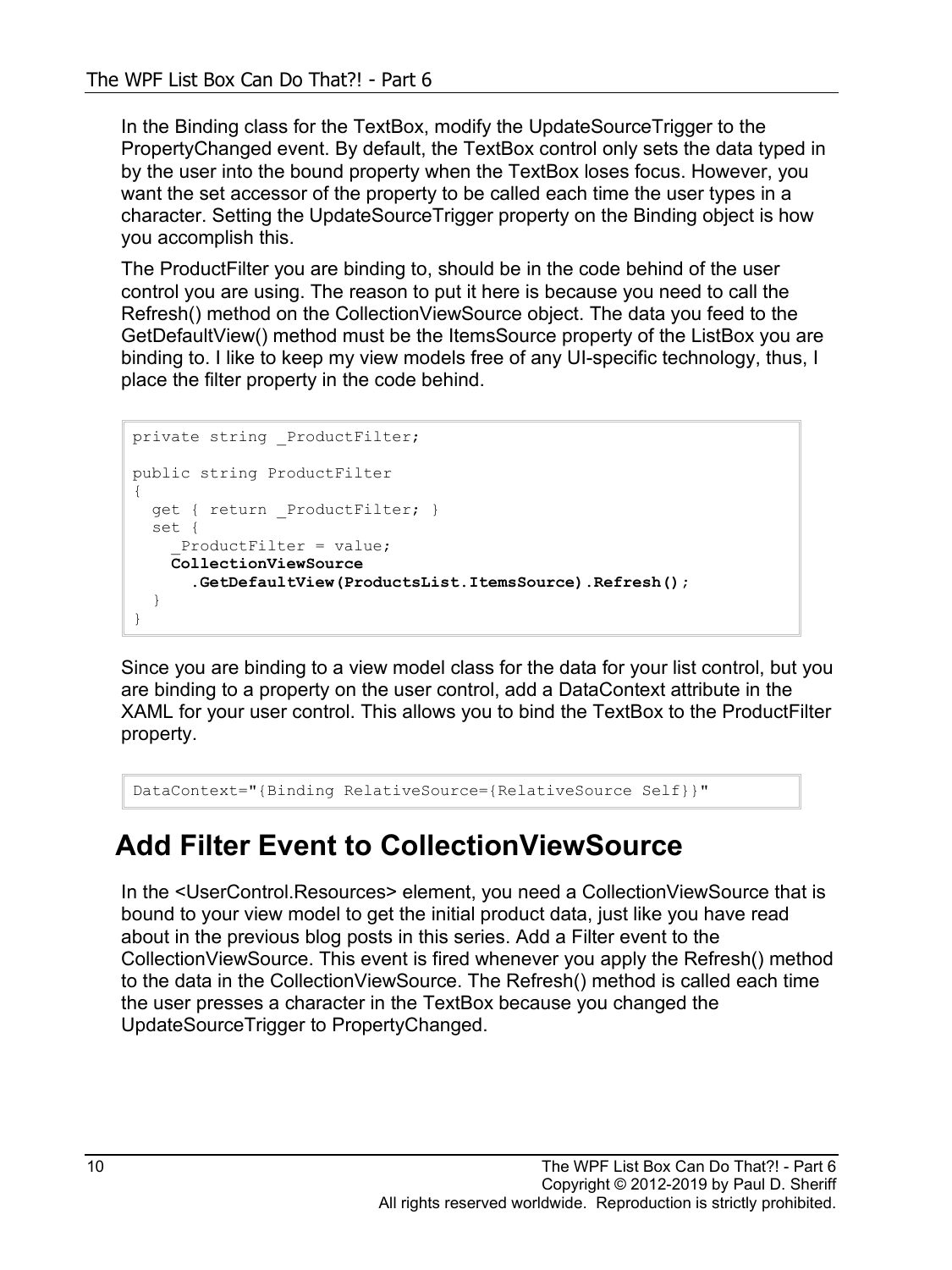```
<CollectionViewSource Source="{Binding Path=Products,
    Source={StaticResource viewModel}}"
     x:Key="ProductsCollection"
     Filter="ProductsCollection_Filter">
   <CollectionViewSource.SortDescriptions>
    <scm:SortDescription PropertyName="Name"
                          Direction="Ascending" />
   </CollectionViewSource.SortDescriptions>
</CollectionViewSource>
```
Make sure the ListBox is bound to the CollectionViewSource element and not the view model class as shown in the code below.

```
<ListBox Grid.Row="2"
  Name="ProductsList"
  ItemTemplate="{StaticResource ProductLargeTemplate}"
  ItemsSource="{Binding 
        Source={StaticResource ProductsCollection}}" />
```
In the Filter event for the CollectionViewSource write code to ensure the e.Item property is not null. The e.Item property is filled in with a valid Product object if the Filter event is called in response to the Refresh() method. You also want to ensure that there is valid input data to filter upon from your user. Cast the e.Item property to a Product object and place it into a variable named *prod*.

The last line sets the e.Accepted property to a true or false value. A true value informs the CollectionViewSource object that this Product object should be included in the filtered result set. A false value tells the CollectionViewSource object to ignore this Product. Use the StartsWith() method on the Name property of the Product object and perform a case-insensitive search against the character(s) in the ProductFilter property. One item of note; the Filter method is called for each row in your collection of Product objects, so you only want to use this Filter approach when you have a small collection.

```
private void ProductsCollection Filter(object sender,
   FilterEventArgs e)
{
   if (e.Item != null && !string.IsNullOrEmpty(ProductFilter)) {
    Product prod = (Product)e. Item;
     e.Accepted = prod.Name.StartsWith(ProductFilter, 
StringComparison.InvariantCultureIgnoreCase);
   }
}
```